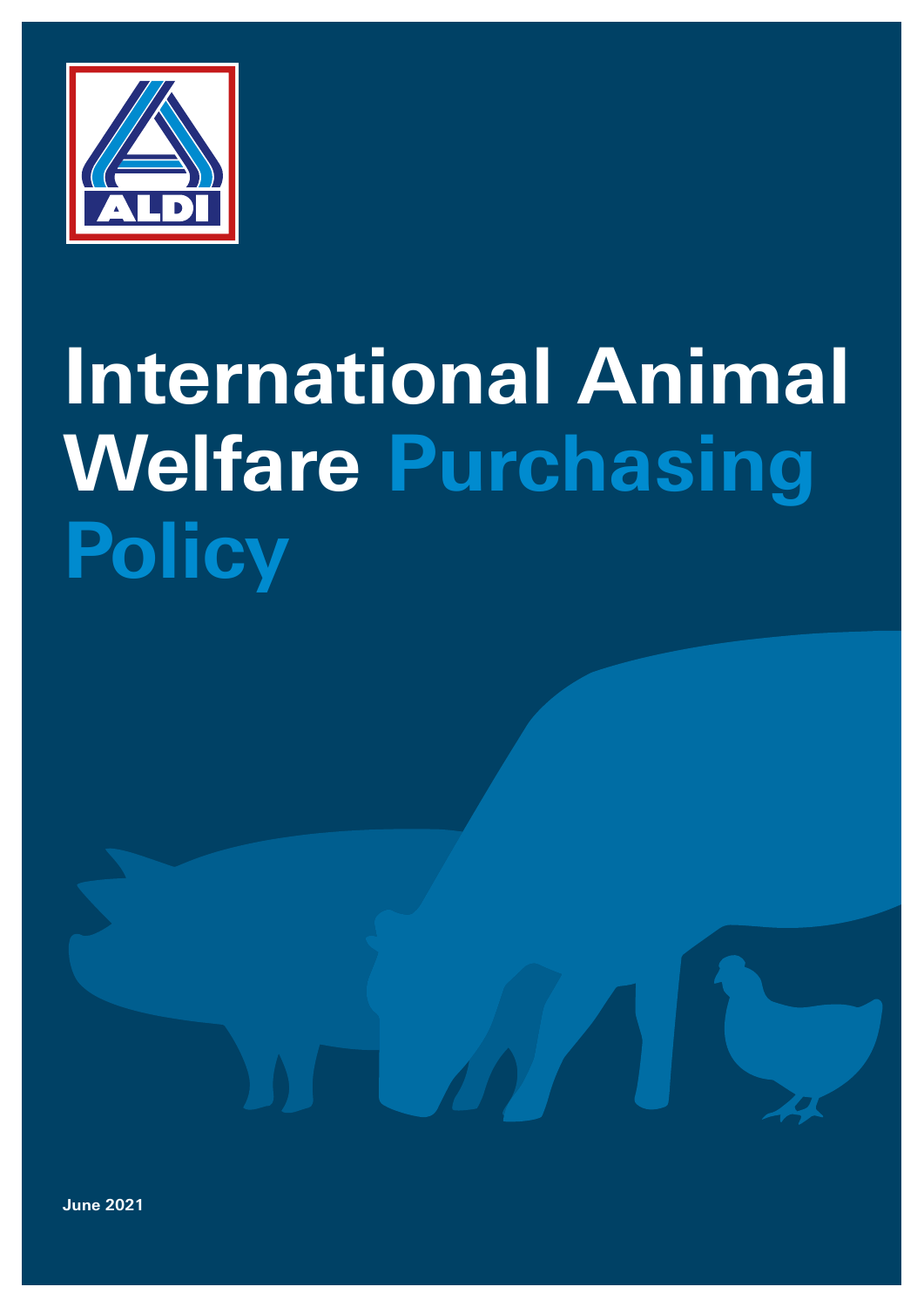### TABLE OF CONTENTS

| 1. Our Aspiration <b>Manual According to the Contract Office</b> 3                                                                                                                                                                   |  |
|--------------------------------------------------------------------------------------------------------------------------------------------------------------------------------------------------------------------------------------|--|
|                                                                                                                                                                                                                                      |  |
|                                                                                                                                                                                                                                      |  |
|                                                                                                                                                                                                                                      |  |
|                                                                                                                                                                                                                                      |  |
|                                                                                                                                                                                                                                      |  |
|                                                                                                                                                                                                                                      |  |
|                                                                                                                                                                                                                                      |  |
|                                                                                                                                                                                                                                      |  |
| 6. Partner for Change <b>Election Construction Construction</b> 7                                                                                                                                                                    |  |
| 7. Proactive Dialogue <b>Machine According to the Contract of According Contract Contract Contract Contract Contract Contract Contract Contract Contract Contract Contract Contract Contract Contract Contract Contract Contract</b> |  |
|                                                                                                                                                                                                                                      |  |
| 9. Enforcement 2000 COMPARTMENT COMPUTER COMPUTER COMPUTER COMPUTER COMPUTER COMPUTER COMPUTER COMPUTER COMPUTER COMPUTER COMPUTER COMPUTER COMPUTER COMPUTER COMPUTER COMPUTER COMPUTER COMPUTER COMPUTER COMPUTER COMPUTER C       |  |
|                                                                                                                                                                                                                                      |  |

The International Animal Welfare Purchasing Policy is available in German, English and further languages. In case of deviations between the versions, the English document will prevail.

*"Our daily decisions have an influence along the entire supply chain. The ALDI Nord Group of Companies is committed to safe and socially responsible working conditions as well as for the protection of the environment, its natural resources and animals."* 

For this reason, ALDI Nord has developed this this Animal Welfare Purchasing Policy, which defines our animal welfare standards in all ALDI Nord countries.

The International Animal Welfare Purchasing Policy is published on our website.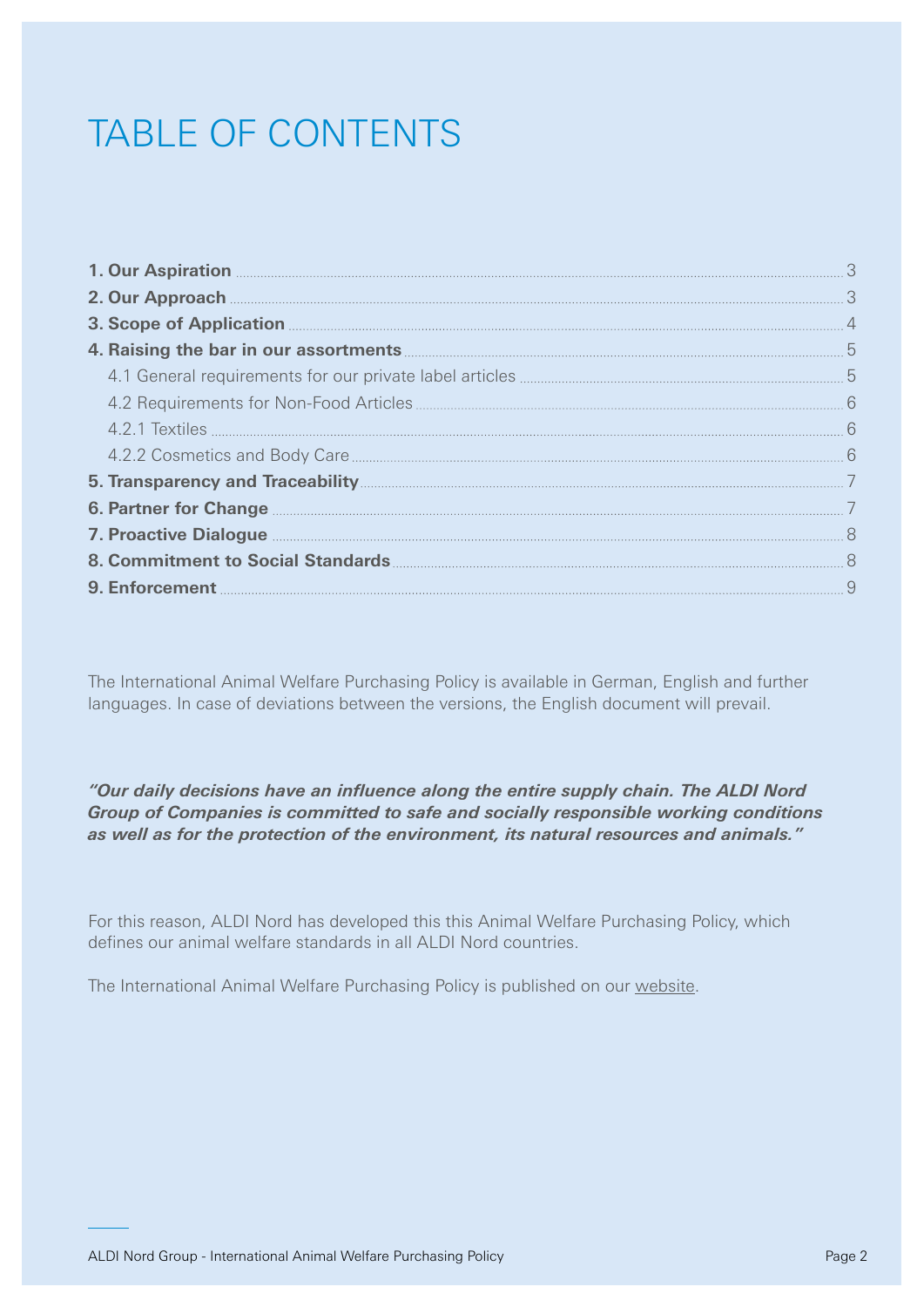### 1. OUR ASPIRATION

We support the 17 United Nations Sustainable Development Goals (SDGs) and want to play our part in achieving them. As part of our strategic thinking and materiality processes, we continuously evaluate our work based on the SDGs. Through participation in initiatives and through targeted actions in our supply chain, we are contributing to the achievement of the SDGs on animal welfare. It is our goal to make positive contributions to the animal welfare development.

In the area of animal-based products, the SDGs call for measures that have a positive impact on the welfare of farm animals.

Our aspiration is for all our private label products being produced in a sustainable manner. We consider environmental and social criteria, including animal welfare, throughout our product supply chains – from raw materials to final production.



### 2. OUR APPROACH

The aim of ALDI Nord's animal welfare commitment is to further advance the level of animal welfare in the production of our goods in the defined area of application, beyond the legislative level. The health and well-being of the animals have a high priority. We would like to raise our customers and ALDI employees' awareness of animal welfare aspects through our assortments, transparency, activities, and proactive dialogue.

Our requirements are based on the 'Five Provisions' by David J. Mellor (2016):

**• Good nutrition:** provide ready access to fresh water and a diet to maintain full health and vigour.

- **Good environment:** provide shade/shelter or suitable housing, good air quality and comfortable resting areas.
- **Good health:** prevent or rapidly diagnose and treat disease and injury, and foster good muscle tone, posture and cardiorespiratory function.
- **Appropriate behaviour:** provide sufficient space, proper facilities, congenial company and appropriately varied conditions.
- **Positive mental experiences:** provide safe, congenial and species-appropriate opportunities to have pleasurable experiences.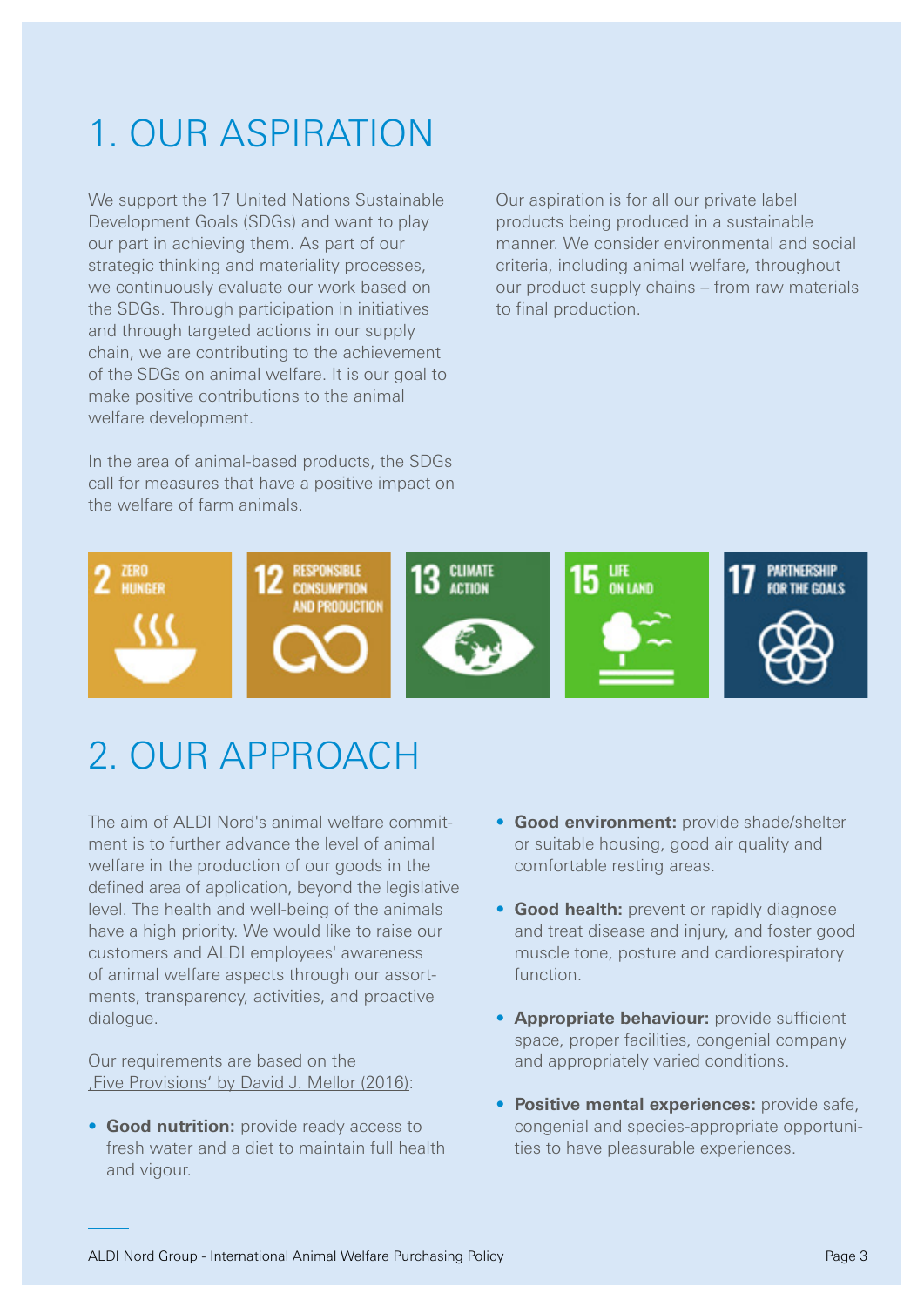### 3. SCOPE OF APPLICATION

This International Animal Welfare Purchasing Policy formulates our binding claim to our daily actions and our business partners. It is applicable in all ALDI Nord countries. The validity ends with the publication of an updated version.

The International Animal Welfare Purchasing Policy applies to all our food and non-food private label products with animal raw materials and related to animal welfare. It applies in particular to the following product groups:

#### **Food products:**

- Meat and poultry products
- Eggs
- Products with processed eggs
- Milk and dairy products
- Products with coconut

#### **Non-food products:**

- Garment and home textiles, small leather goods and shoes
- Cosmetics and body care

Further commodity groups or products may be added to the scope of the International Animal Welfare Purchasing Policy at any time. For our ranges of fish and seafood products offered, we have defined specialized Purchasing Policies for Fish and Seafood.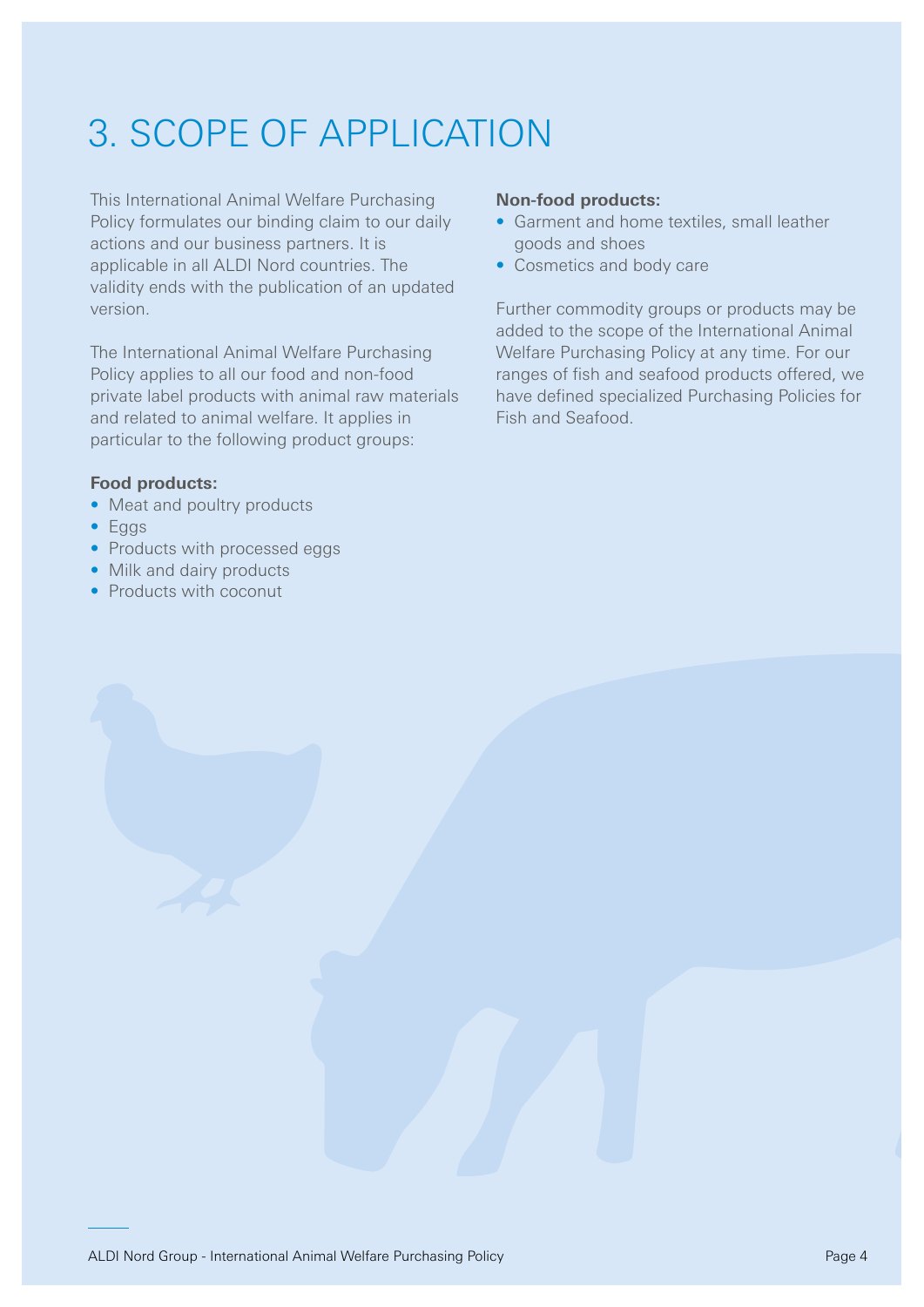4. RAISING THE BAR IN OUR ASSORTMENTS<br>As one of the largest restalers in the EU, we impose the trace of original products<br>there a special constraintly in metallic in the latter in the latter and solution in the second con As one of the largest retailers in the EU, we have a special responsibility to meet the challenges in the area of animal welfare. In this context, constant exchange with our suppliers and animal welfare-oriented stakeholders is a key element in order to keep an eye on current developments and to be able to respond to challenges.

### **4.1 General requirements for our private label articles**

On the basis of this continuous dialogue, ALDI Nord has defined the following voluntary commitments and requirements that are essential to improving our animal welfare-based supply chains:

- We expect that animals used in the production of our meat and poultry products are stunned prior to slaughter. The stunning method used must ensure animals are unconscious and insensible to pain until death.
- The use of hormone growth promotants and antibiotics as growth stimulants, beyond the therapeutic level, is prohibited.
- For our fresh meat products, we demand that a maximum transport duration of 8 hours for mammals and 12 hours for poultry is binding.
- We call on our suppliers to refrain from using monkeys in the harvesting of coconut-containing products.
- We exclude the trade of certain products within the framework of our animal welfare-oriented product range. We therefore refrain from trading in animal raw materials or products listed in our negative list:
	- Meat from cloned or genetically modified animals and their offspring. Cloning is a process that produces genetically identical individuals without genetic modification.
	- Real fur products
	- Horse meat from outside the EU
	- Angora wool
	- Alpaca wool
	- Mohair
	- Raw materials of exotic (e.g. kangaroo, zebra, alligator) or endangered animal species (Information on conservation status can be obtained from CITES (Convention on the International Trade of Endangered Species) and the IUCN Red List)
- We are committed to sourcing 100% of our shell eggs and egg ingredients from cage free (including small group or enriched cages) supply chains by 2025 at the latest.
- We promote the sale of animal welfare and organic products in our assortments. These products are clearly labelled with the EU organic label or other animal welfare certifications, which are visible on the packaging, in our stores and in our advertising materials.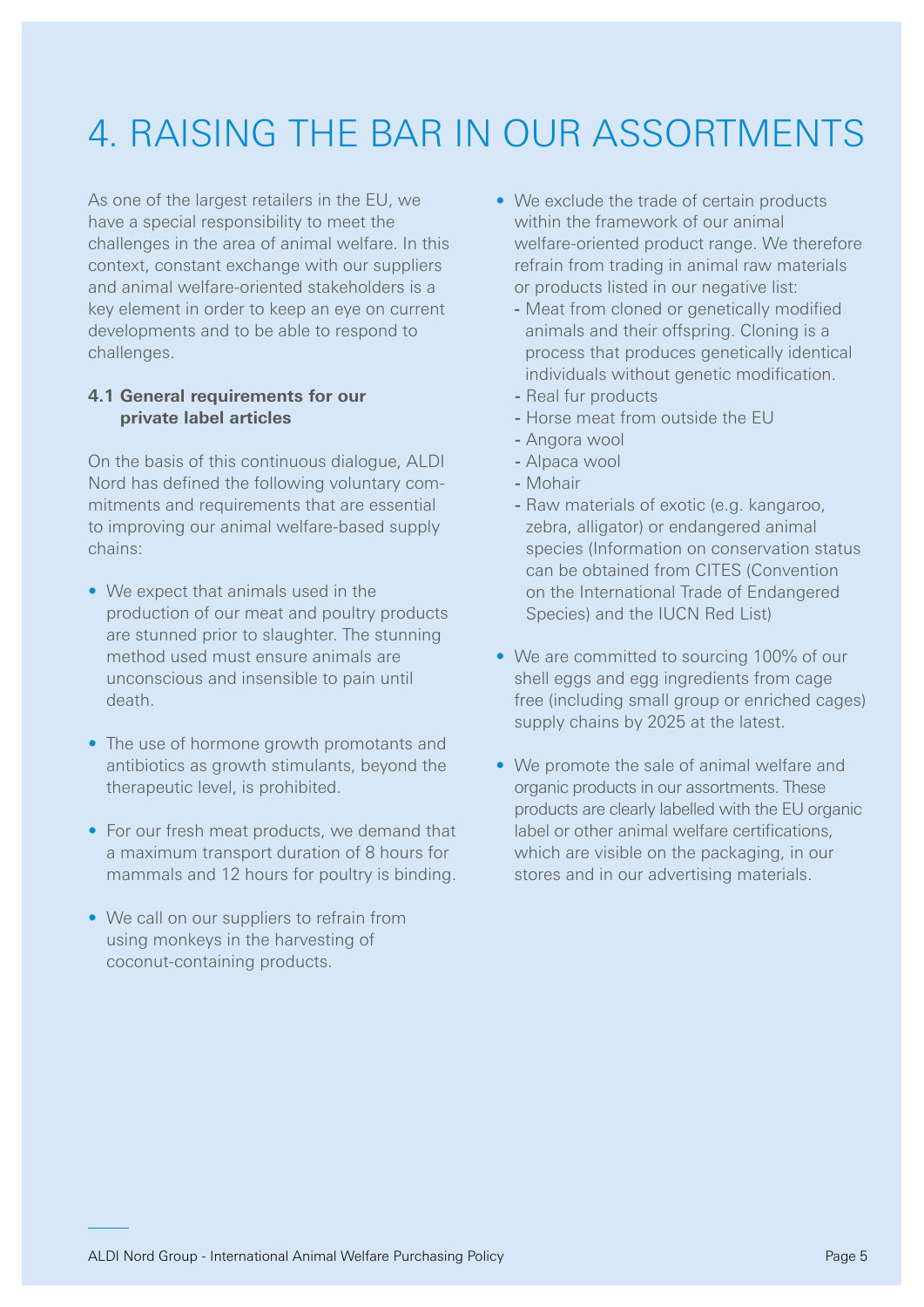- We offer and continuously expand our range of vegetarian and vegan products as alternatives to animal-based products at affordable prices. We support our customers, shopping with a focus on vegetarian and vegan products, by labelling corresponding products with the appropriate certification. It is our goal to introduce a private label for vegetarian and vegan products in all ALDI countries. Furthermore, all newly sourced/ listed vegetarian and vegan products will be labelled with the V-label or the vegan flower in all ALDI companies, from 2021 onwards. More information about our activities regarding vegetarian and vegan nutrition and our development in this area can be found in our sustainability report.
- We take animal welfare aspects into account when designing our product range.

#### **4.2 Requirements for Non-Food Articles**

### **4.2.1 Textiles**

• ALDI Nord affirms its permanent commitment to animal welfare in the sourcing of non-food products, striving to achieve higher levels of welfare and product quality. Alongside this International Purchasing Policy, ALDI Nord promotes the purchase of articles with certified fibres from standards prioritizing animal welfare, as well as to support the use of sustainable alternatives over animal fibres. Our engagement to implement transparency measures aims to reduce the risk of animal mistreatment in our non-food supply chain.

- We signed the 'Fur Free Declaration' issued by the Fur Free Retailer Program.
- For our products containing sheep wool, we exclude the use of mulesing practices.
- We already use and promote the use of certified fibres according to the Responsible Wool Standard (RWS) and the GOTS, for our private products made of sheep wool.
- All our products containing downs and/or feathers (e.g. textiles, bed linen) are certified according to RDS, Global TDS, Downpass 2017.
- We exclude live-plucking and force-feeding for products containing down or feathers as components (e.g. garments and bedding). We only accept merchandise from producers which regularly undergo independent audits in order to prove compliance with our requirements.

### **4.2.2 Cosmetics and Body Care**

- Our end products in the field of cosmetics and body care are not tested on animals.
- We do not trade cosmetic products containing mink oil.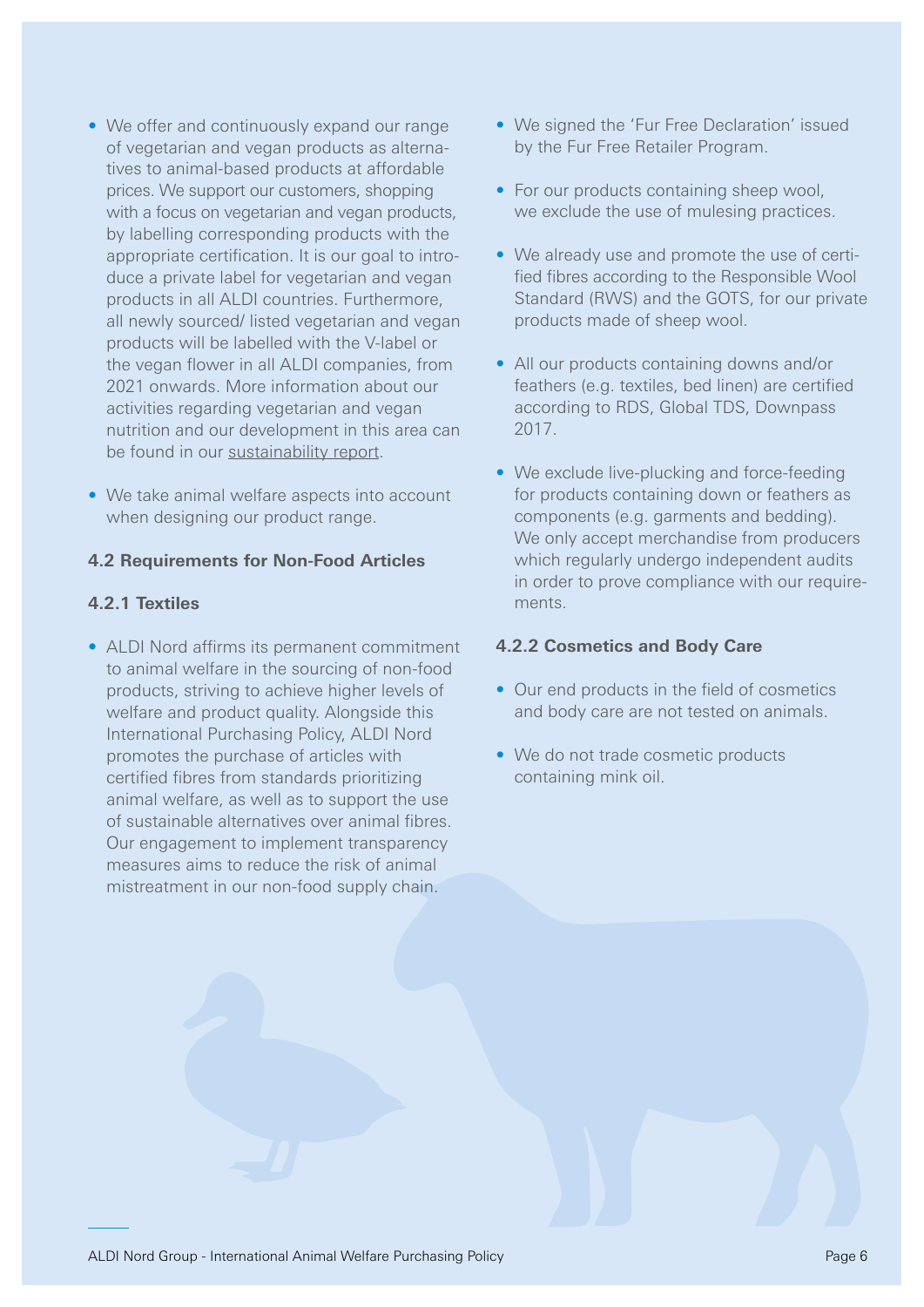### 5. TRANSPARENCY AND TRACEABILITY

- We create transparency along the supply chain, e.g. with the ALDI Transparency Code (ATC), and continuously engage to extend traceability in our supply chains. Our business partners must provide ALDI Nord with this information immediately upon request and have appropriate information systems in place for this purpose.
- We label products on their packaging, in our advertising material and in our sales outlets in a simple and clear manner, e.g. with a seal or certificate, for the optimal orientation of our customers.
- For articles made of leather or with leather components, we currently demand traceability back to the tannery through a valid LWG Certificate.
- We strive to achieve complete traceability for all types of leather in the long term.
- We regularly publish our progress in meeting the above challenges.

### 6. PARTNER FOR CHANGE

- With our animal welfare activities, we pursue the goal of raising the level of animal welfare beyond the level required by law. In doing so, we are guided by what is economically and scientifically feasible. We are in dialogue with national and international organizations about what is necessary to enhance animal welfare in our production chains.
- We constantly follow the scientific and social progress and adapt our requirements accordingly.
- Wherever possible, we participate in the definition and continuous development of industry standards and are involved in relevant animal welfare initiatives and/or animal welfare networks. Thus, we promote constructive exchange to improve animal welfare.
- We do not only demand this from ourselves, but also expect a proactive animal welfare commitment of our business partners.
- We are in close dialogue with our suppliers about our animal welfare requirements and expect them to adhere to the standards mentioned above and to ensure compliance also from all sub-suppliers throughout the entire supply chain. When considering new targets and intending to move forward in a particular direction, we contact them to discuss options and offer further information.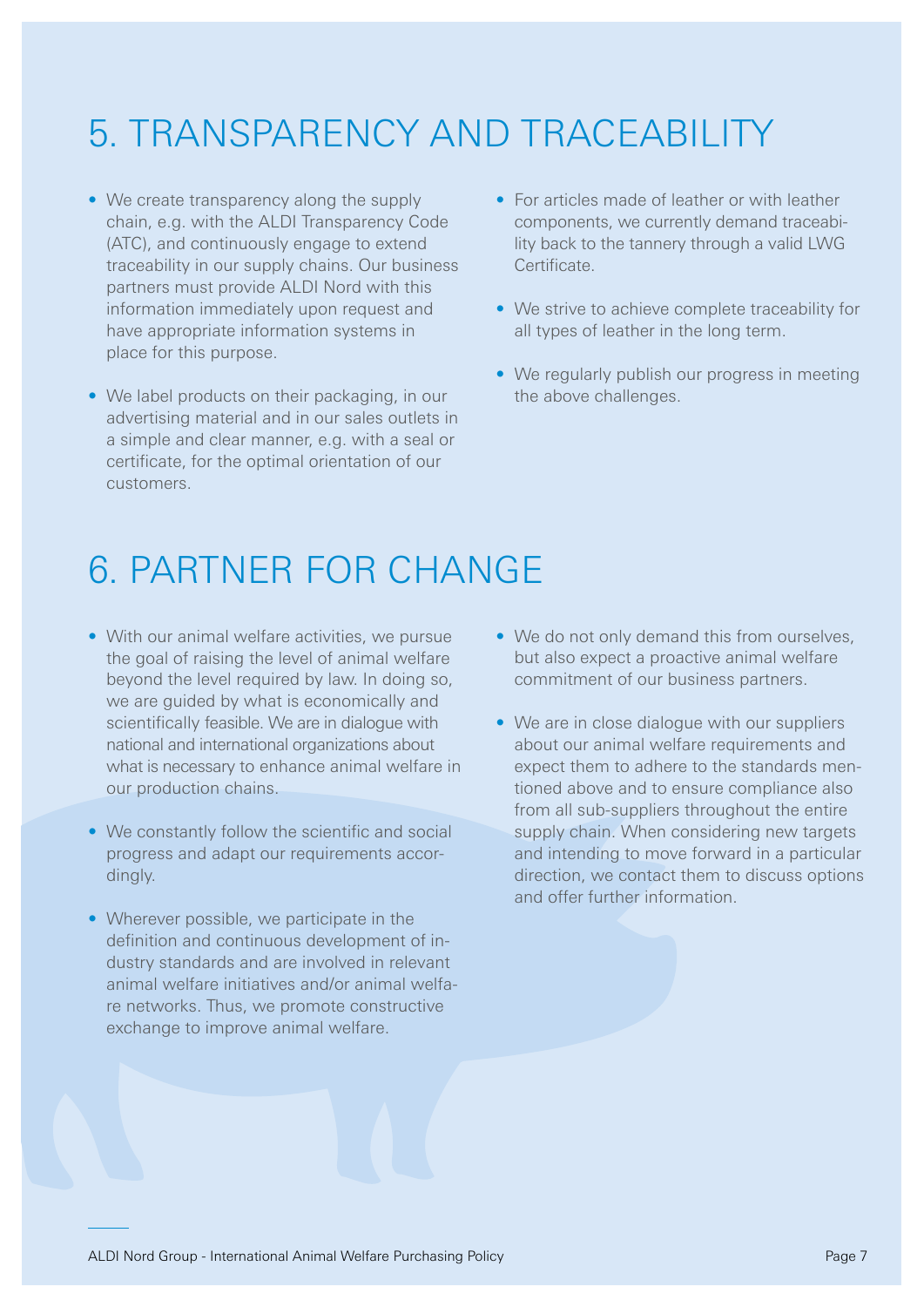## 7. PROACTIVE DIALOGUE

- We communicate proactively with our stakeholders and provide transparent information. After all, improving animal welfare can only be achieved through joint action by all stakeholders, such as farmers, processing companies, trade, inspection bodies, authorities, politicians, scientists, consumers and nongovernmental organizations.
- In all ALDI countries we are open for dialogue with national NGOs and other organizations, e.g. Compassion in World Farming (CIWF), Animal Equality and local animal welfare organizations – either directly or through sector or multi-stakeholder initiatives.
- We are a reliable partner for our customers. Labels on our products as well as communication measures on our website, in our stores and advertising material increase our customers' awareness of the topic of animal welfare and support them in taking animal welfare aspects into account in their daily consumption choices.
- We conduct a training course on our International Animal Welfare Purchasing Policy and national policies, which informs new relevant ALDI employees in the purchasing and sustainability departments about the latest and most important issues in this area. In addition, we discuss current developments directly with the responsible colleagues in the buying departments (or other relevant departments).
- We continuously review the development of our sustainable product ranges based on the targets defined in our purchasing policies and position statements. In order to monitor progress, we carry out supplier surveys in addition to audits.

## 8. COMMITMENT TO SOCIAL STANDARDS

As business partners, our suppliers and their producers are obliged to comply with relevant social standards. These are based on the core standards of the ILO (International Labour Organization), and the UN Declaration of Human Rights as well as other transnational, independent guidelines and cover the following issues, among others:

- Avoidance of any kind of forced labour or child labour
- Rejection of discrimination at the workplace
- Guidelines on the regulation of wages and working hours corresponding to national or international legislation and standards

• Ensuring freedom of association as well as the right to collective bargaining

Since 2008, ALDI has been a member of amfori (formerly Foreign Trade Association, FTA). amfori participants commit to the improvement of working conditions in their respective supply chains, to compliance with environmental guidelines, and to the creation of structures for ensuring adherence to social standards in production. The amfori Business Social Compliance Initiative (BSCI) Code of Conduct in its most recent version serves as a minimum social standard and is a binding part of our General Terms and Conditions.